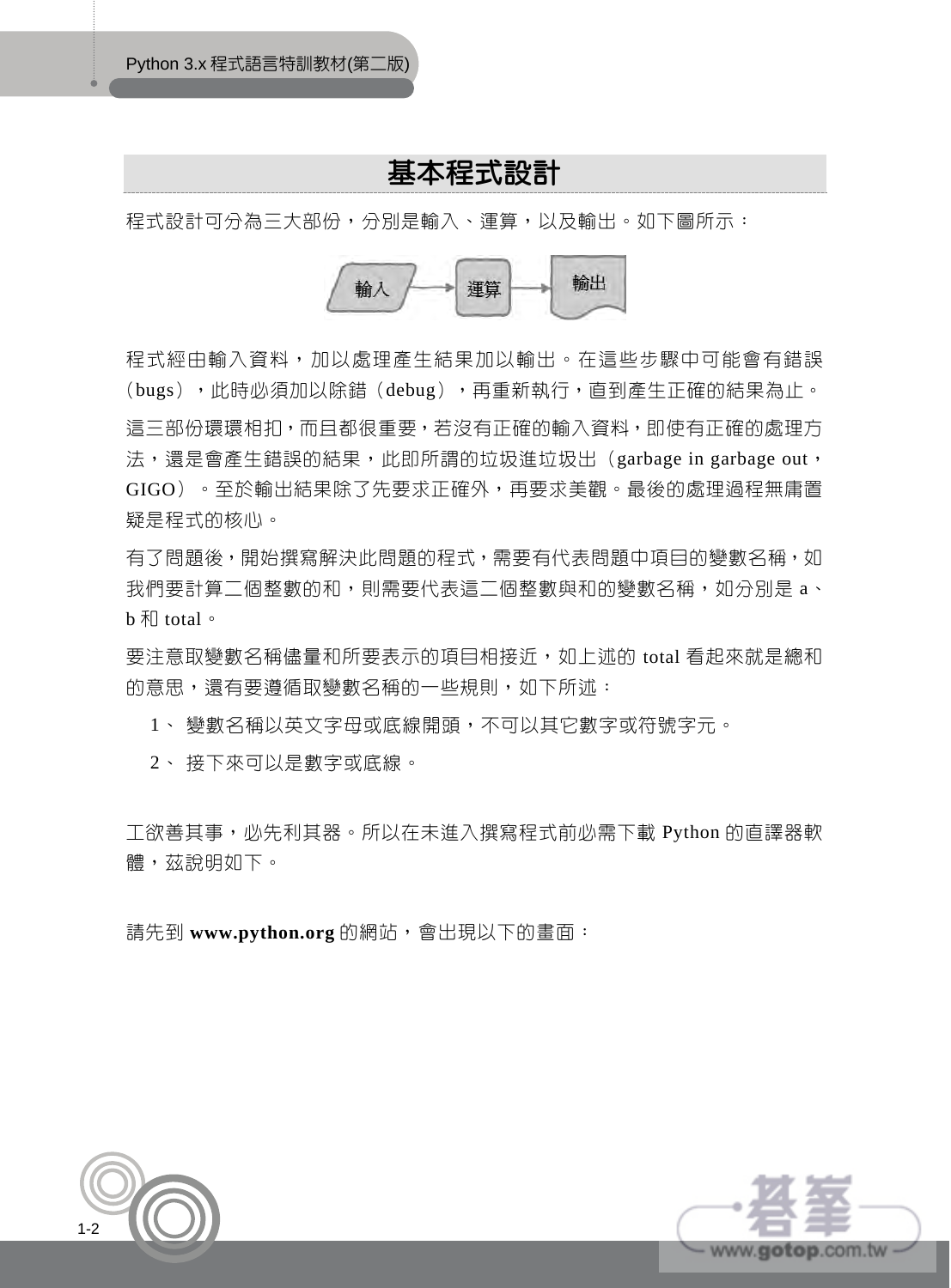

接著,選取 Downloads 選單下適當的選項, 如下圖所示:



筆者是選取 Mac OS X 和 Python 3.6.4,就可以將 Python 的直譯器下載到你的應 用程式中。

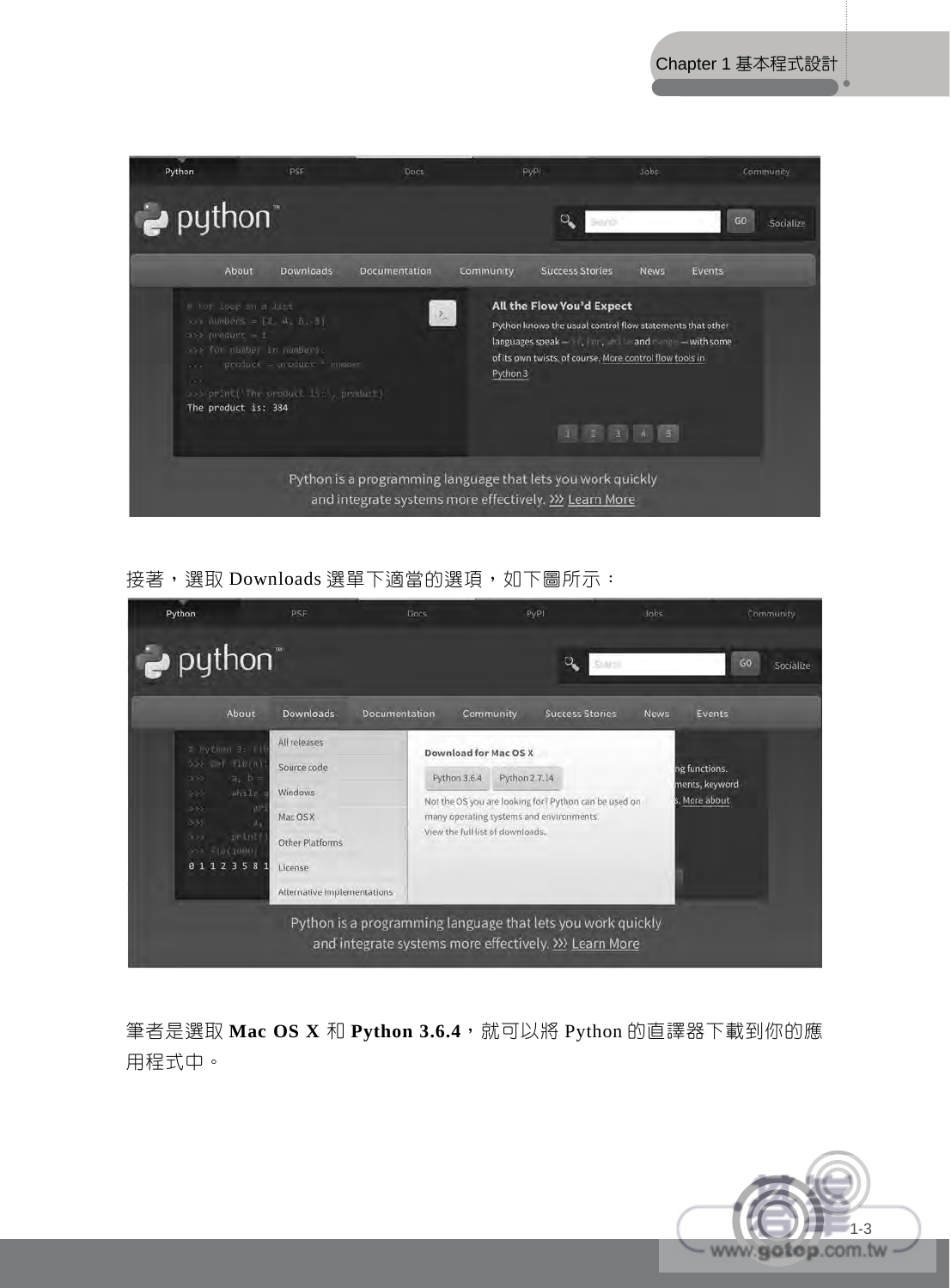從應用程式中選取 Python 的圖樣, 如下所示:



Python 3.6

按此圖樣二下,就會得到以下的畫面:



從中選取左上角的 IDLE 圖樣,就可以撰寫程式了,如下圖所示:



凡是在本書看到的程式中,若前面有>>>符號,則是在上述 IDLE 的模式下執行的。



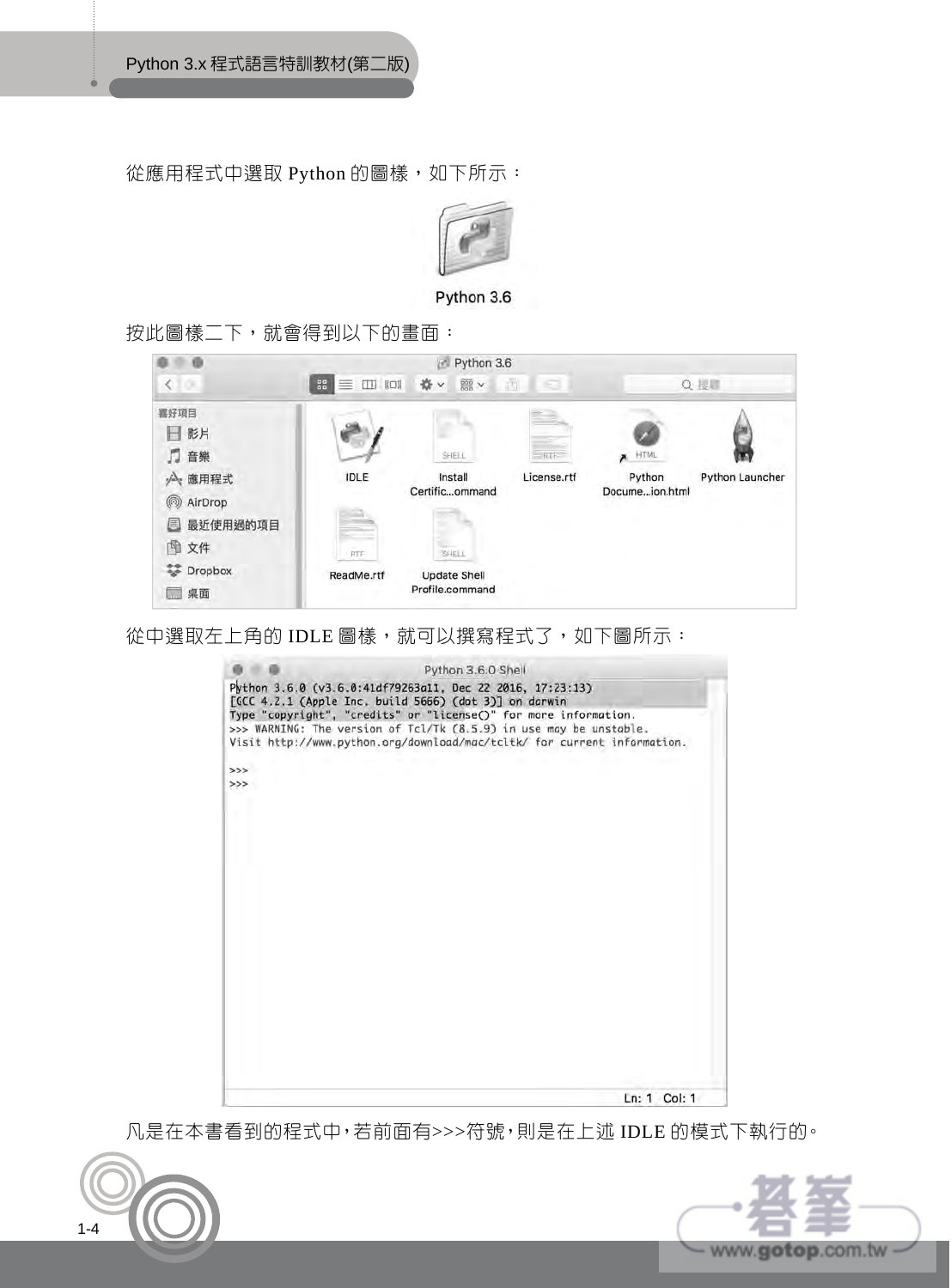這個模式下的程式無法儲存,當重新再開啓 IDLE 時,原先的程式就不見了,此時, 若想保存程式内容,你也可以在 File 選單下選取 New File 的選項, 如下圖所示:



此時就可以撰寫程式了,當撰寫完之後,會出現以下的畫面讓你撰寫程式。

| Untitled |              |
|----------|--------------|
|          |              |
|          |              |
|          |              |
|          |              |
|          |              |
|          |              |
|          |              |
|          |              |
|          |              |
|          |              |
|          |              |
|          |              |
|          |              |
|          |              |
|          |              |
|          |              |
|          |              |
|          |              |
|          |              |
|          |              |
|          |              |
|          |              |
|          |              |
|          |              |
|          |              |
|          |              |
|          | Ln: 1 Col: 0 |

程式撰寫完之後,選取 Run -> Run Module 的選項執行之。在執行之前系統會請你 將此檔案儲存起來。

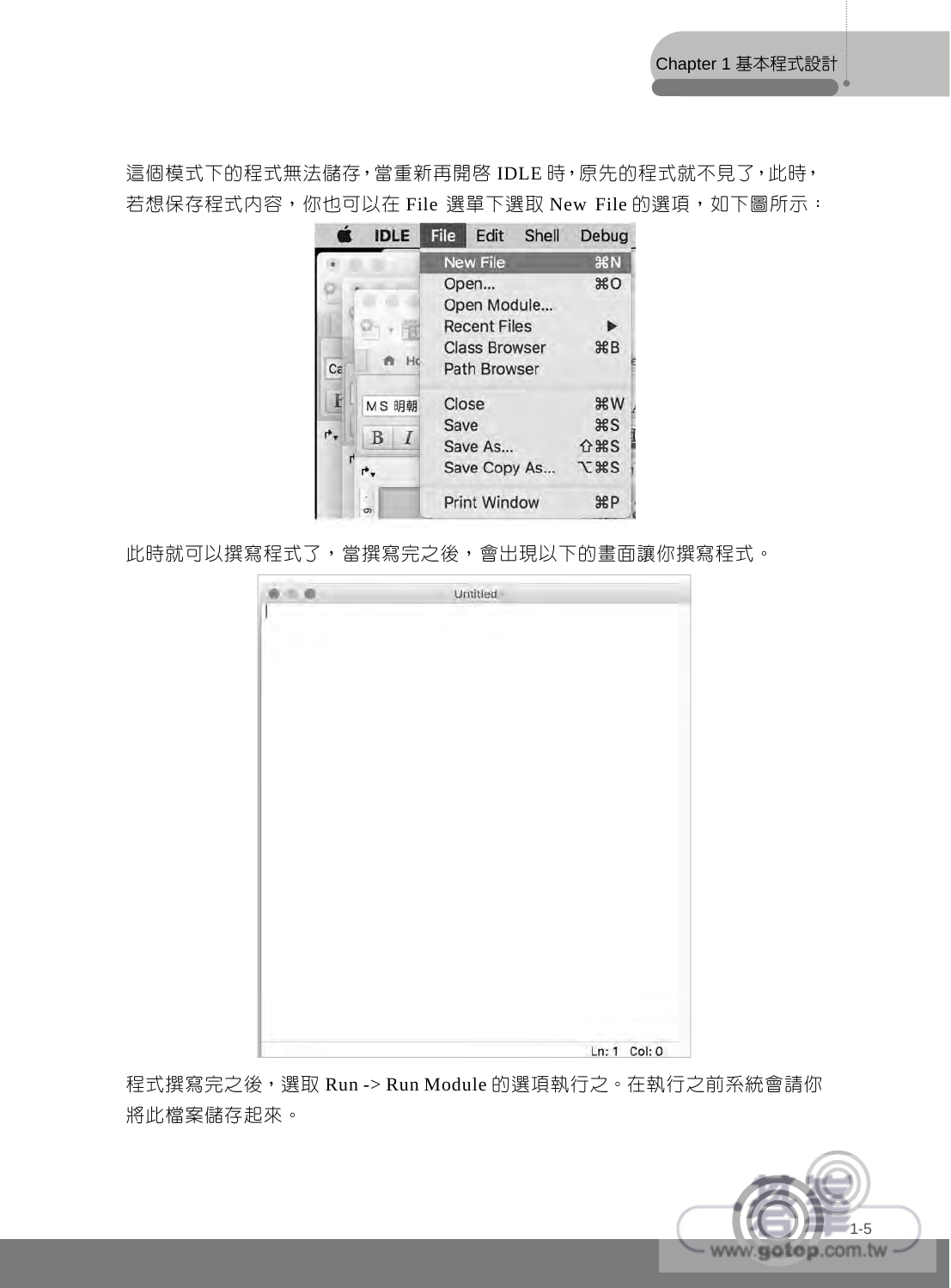本書中,若程式左邊有行號,則是在此檔案的模式下進行的,就讓我們從輸出來加 以解說。

### **1-1** 輸出函式

Python 的輸出函式為 print 函式,將結果顯示於螢幕上。請看以下範例:

▶ 範例程式:



輸出結果:

123 123.456 Python  $a = 123$  $b = 123.456$ c = Python

程式中的 = 符號是指定運算子 (assignment operator), 表示將右邊的數值或經過 運算後數值,指定給左邊的變數,如:

 $a = 123$ 



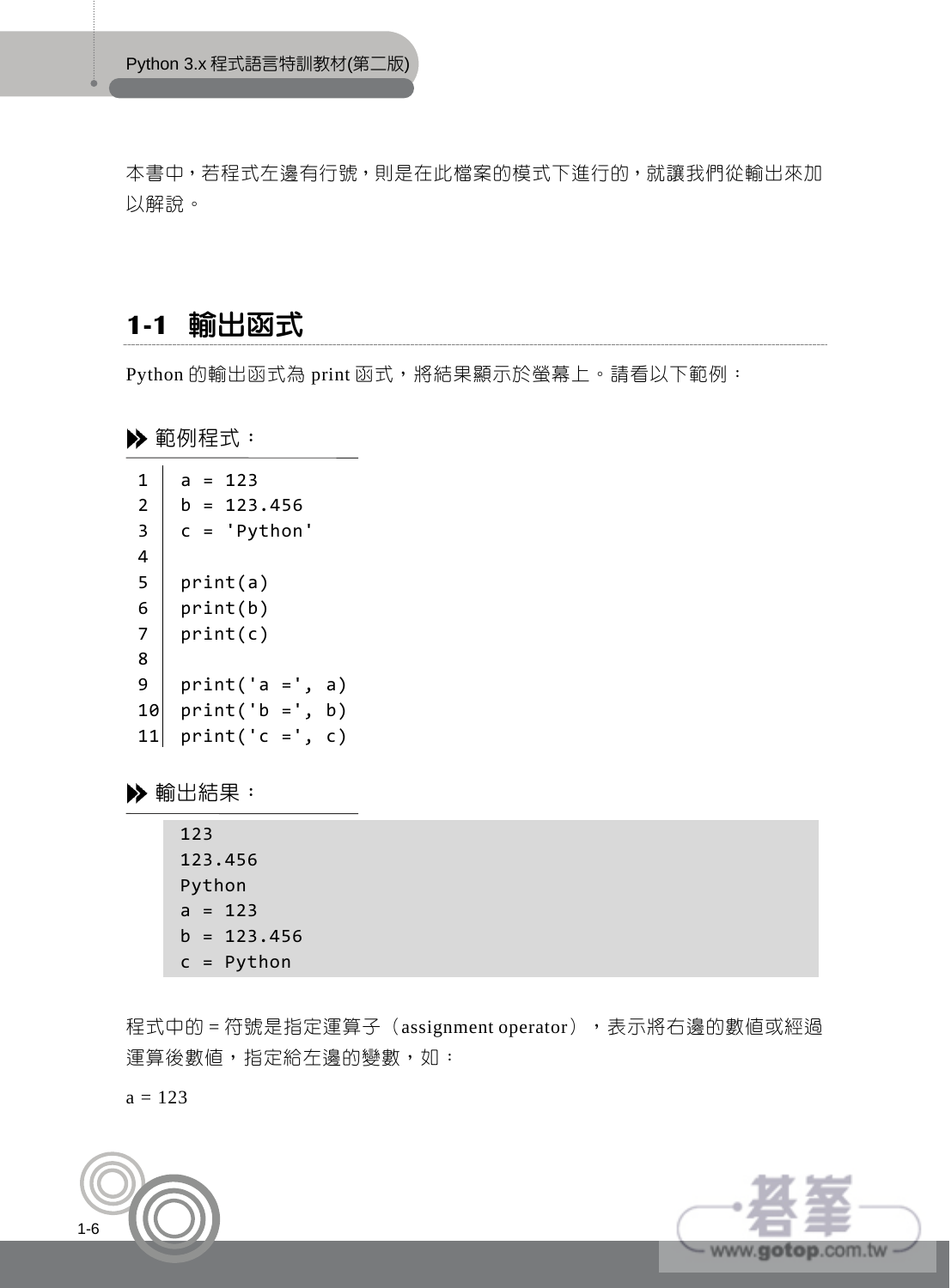表示將 123 指定給 a 變數。此稱為運算式 (expression), 在 Python 也稱為敘述 (statement)。其它指定運算式相同。

從輸出結果中得知,這二種的輸出差異在於,後者在輸出答案時有加上一些訊息, 使得結果更易閱讀。簡易地的說,以單引號或雙引號括住的字串皆會照印出來。 還有一點要說明的是, print 函式的輸出都會跳行。若要不跳行, 則可以加上 end 的 參數,如下所示:

▶ 範例程式:

```
1 
2 
3 
4 
5 
6 
7 
   a = 123b = 123.456c = 'Python' 
   print(a, end = ' ')
   print(b, end = ' '')print(c)
```
輸出結果:

123 123.456 Python

當我們加上 end = ' ' 後,前兩個 print 的輸出結果皆不會跳行,輸出在同一行上。 注意,end 後面單引號內有空一格,也可以空多格。當然,也可以是其它字元如 \*。 如下範例所示:

範例程式:

```
1 
2 
3 
4 
5 
6 
7 
print(c) a = 123b = 123.456c = 'Python' 
  print(a, end = '*') 
  print(b, end = '*')
```
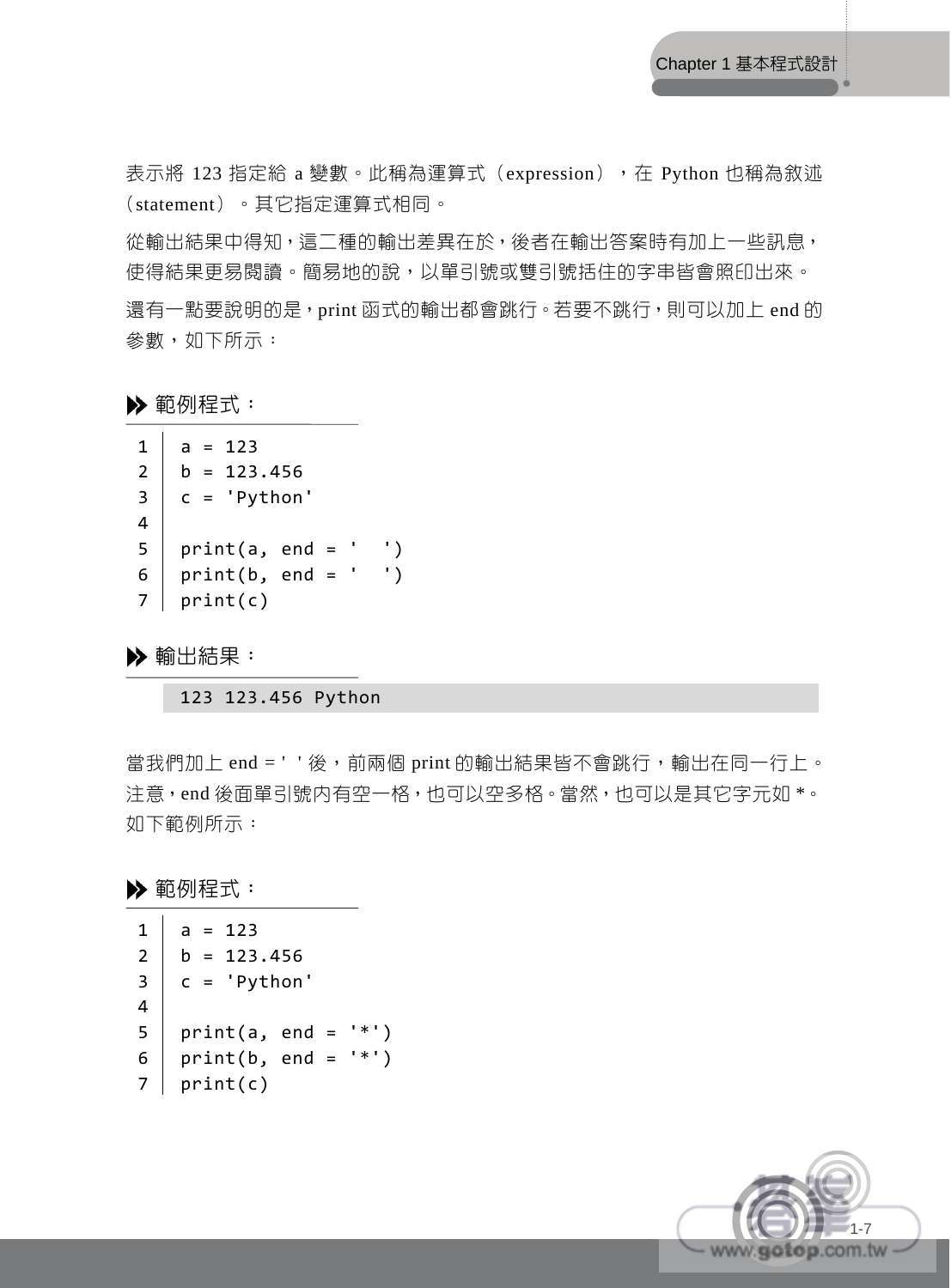123\*123.456\*Python

### 1-1-1 format 格式化輸出

除此之外,為了輸出的美觀,Python 提供了格式化的輸出。計有 format 和 % 兩種 格式。如下範例所示:

▶ 範例程式:

```
1 
2 
3 
4 
5 
6 
7 
8 
9 
10 
print(format(a, '<5d')) 
11 
print(format(b, '<10.2f')) 
12 
print(format(c, '>10s')) 
   a = 123b = 123.456c = 'Python' 
   print(format(a, '5d')) 
   print(format(b, '10.2f')) 
   print(format(c, '10s')) 
   print()
```
輸出結果:

| 123    |
|--------|
| 123.46 |
| Python |
| 123    |
| 123.46 |
| Python |

程式中的 print() 主要的用意在於跳一空白行。其中 5d 的 5 表示有 5 個欄位寬, d 表示是一整數。10.2f 中的 f 表示對應的是浮點數, 10.2 表示後面有 2 位小數點,



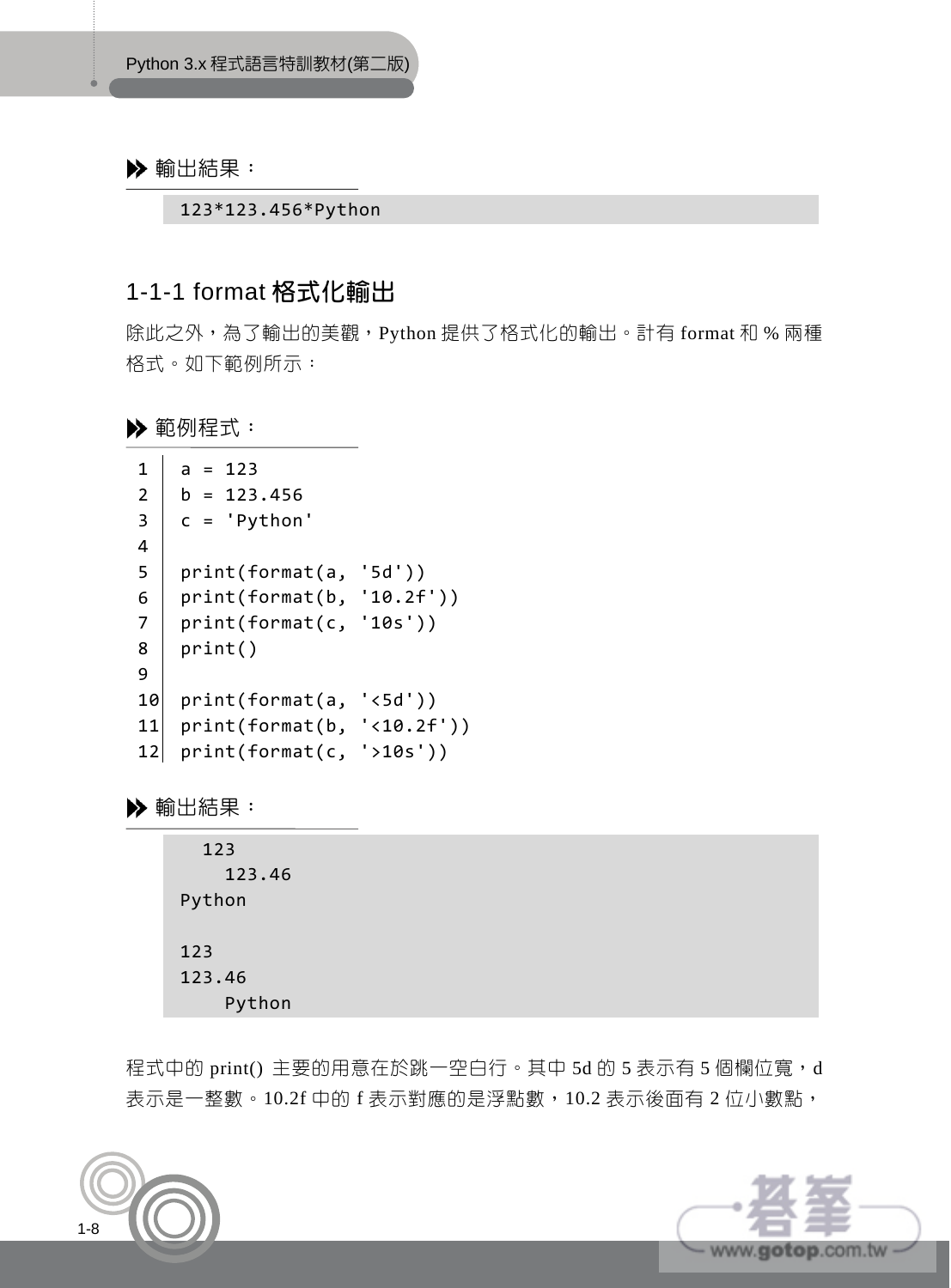有 10 個欄位寬,這 10 個欄位寬包含小數點。10s 的 s 表示印出的是字串,而且其 欄位寬為 10。

從輸出結果得知,Format 格式化輸出,字串的預設輸出是向左靠齊,而整數和浮 點數是向右靠齊。還好,我們可以利用 > 和 < 的符號做為向右和向左靠齊的機制。 如輸出結果所示。若要置中,則可使用 ^ 符號,請讀者自行測試之。

### 1-1-2 % 的格式化輸出

除了 format 的格式化輸出外, Pyhton 還提供了一個更方便的格式化輸出的利器, 那就是 %,其語法如下:

print('%格式化字符'%(variable\_list))

以 % 為開頭,後接格式化字符,它可為 d、f、s,這是第一個參數,並以單引號或 雙引號括住,接下來是 % 再加上以小括號,括住每一個格式化字符所對應的變數。 如下範例所示:

範例程式:

```
1 
2 
3 
4 
5 
6 
7 
8 
9 
10 
print('%-5d'%(a)) 
11 
12 
print('%-10s'%(c)) 
    a = 123b = 123.456c = 'Python' 
   print('%5d'%(a)) 
    print('%10.2f'%(b)) 
    print('%10s'%(c)) 
    print() 
    print('%-10.2f'%(b))
```
輸出結果:

 123 123.46 Python

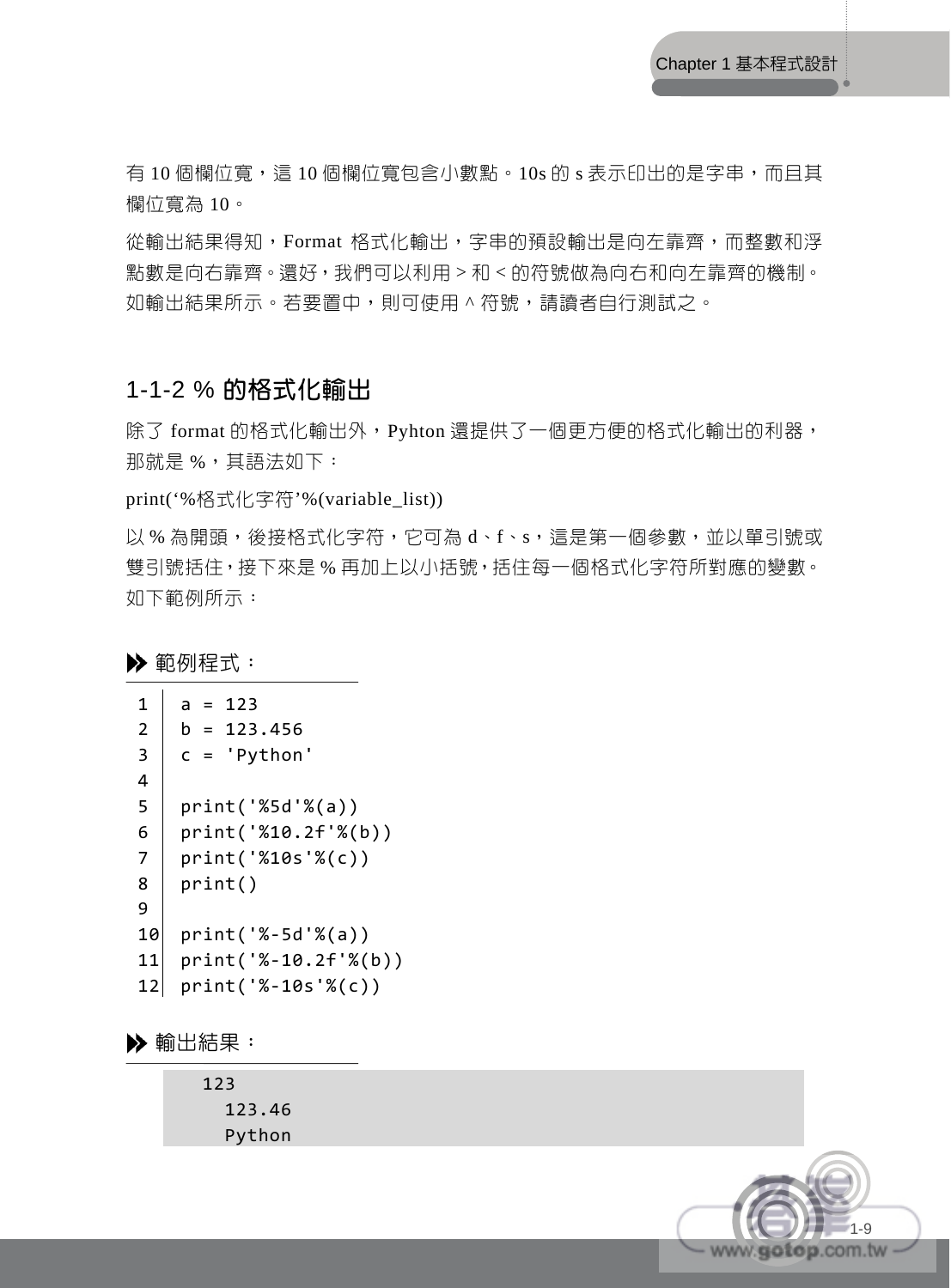Python 3.x 程式語言特訓教材(第二版)

123 123.46 Python

從輸出結果得知,程式中的

print('%5d'% $(a)$ )

表示 a 以 5d 的格式印出,注意,% 的符號不可省略喔!其餘的依此類推。在 % 的 格式化中,不管整數、浮點數或是字串的輸出,皆是向右靠齊,若要向左靠齊則必 需加上負的符號 '-' 才可。所以

print('%-5d'%(a))

則是將結果靠左對齊。如輸出結果所示。

為了能讓讀者看出欄位寬的作用,在下一範例程式中加入兩條直線做為輸出結果 的界線,以方便檢視,如下範例程式所示:

範例程式:

```
1 
2 
3 
4 
5 
6 
7 
8 
9 
10 
11 
print('|%-10s|'%(c)) 
    a = 123b = 123.456c = 'Python' 
   print('|%5d|'%(a)) 
    print('|%10.2f|'%(b)) 
   print('|%10s|'%(c)) 
   print('|%-5d|'%(a)) 
   print('|%-10.2f|'%(b))
```
輸出結果:

1-10

| 123| | 123.46| | Python|  $|123|$ |123.46 | |Python |

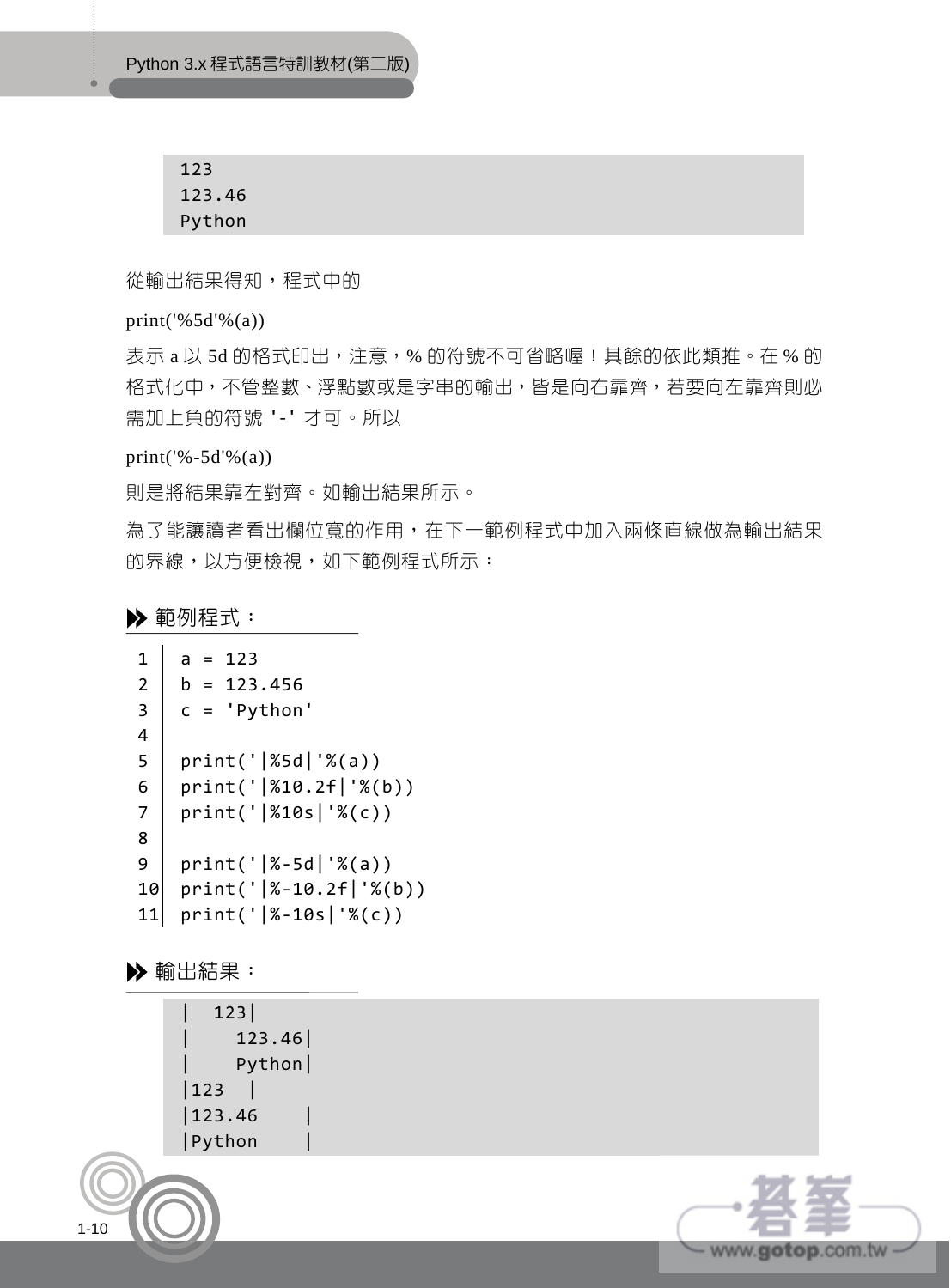這輸出結果更能看出欄位寬和向左靠齊的作用。

上述的整數之輸出結果皆以十進位的方式輸出。在 format 格式化中也可以使用 x、 o、b 分別以十六進位、八進位和二進位的方式輸出結果。如下所示:

#### 範例程式:

1 2 3 4 5 print(format(a, '5b'))  $a = 123$ print(format(a, '5x')) print(format(a, '5o'))

輸出結果:

$$
\begin{array}{c} 7b \\ 173 \\ 1111011 \end{array}
$$

但在 % 格式化輸出中,就沒有二進位的機制加以輸出結果。(123)<sub>10</sub> = (173)<sub>8</sub> =  $(1111011)$ <sub>2</sub>。如下所示:

範例程式:

1 2 3 4  $a = 123$ print('%5x'%(a)) print('%5o'%(a))

輸出結果:

行文至此,格式化的輸出的優點是啥呢?可以將輸出結果加以美化,以及更易參閱。 我們以範例來說明:

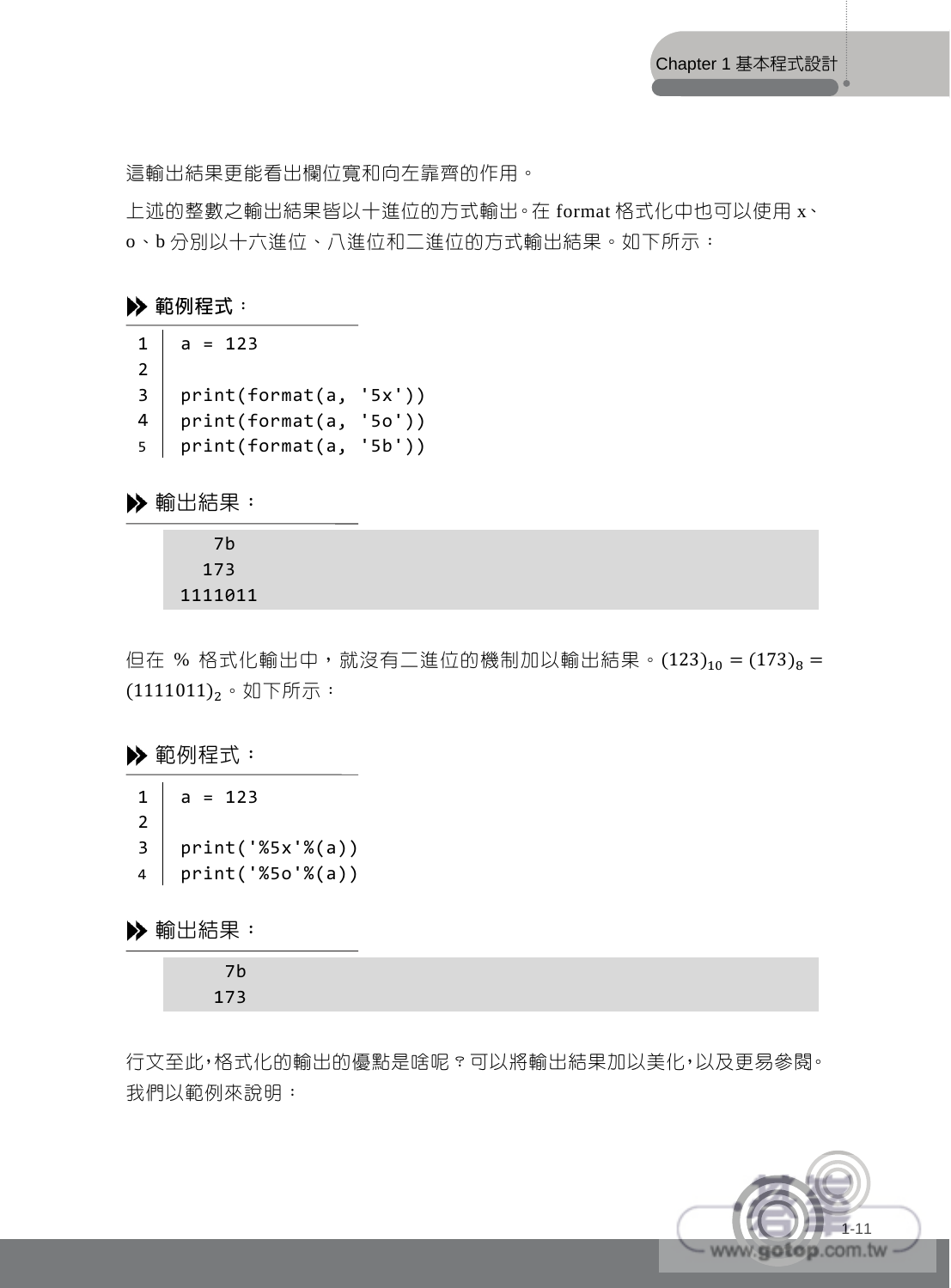# 進階控制流程

此章的進階控制流程其實就是前面二章的應用,也就是將選擇敘述與迴圈敘述混 搭來完成你的工作。利用迴圈敘述加上選擇敘述,好比如虎添翼般的更具有威力, 請參閱以下的範例程式。

### **4-1** 亂數產生器

試撰寫一程式產生 10 個亂數,程式如下所示:

▶ 範例程式:

|   | $1$ import random                        |
|---|------------------------------------------|
|   | $2$ for i in range $(1, 11)$ :           |
|   | randNum = random.randint $(1, 100)$<br>3 |
| 4 | $print('%4d'%(randNum), end = '')$       |

▶ 輸出結果:

|  |  |  |  |  | 8 41 69 7 12 76 8 21 23 71 |  |  |  |  |  |
|--|--|--|--|--|----------------------------|--|--|--|--|--|
|--|--|--|--|--|----------------------------|--|--|--|--|--|

若要檢視所產生的亂數中有多少個是偶數或是奇數,此時就必需藉助選擇敘述來 判斷。如下範例程式所示:

#### ▶ 範例程式:

| 1              | import random                            |
|----------------|------------------------------------------|
| $\overline{2}$ | $even = 0$                               |
| $\overline{3}$ | $odd = 0$                                |
| $\overline{4}$ | for i in range $(1, 11)$ :               |
| 5              | $random = random.random(1, 100)$         |
| 6              | $print(randNum, end = '')$               |
| $\overline{7}$ | if randNum $% 2 == 0$ :                  |
| 8              | even $+= 1$                              |
| 9              | else:                                    |
| 10             | $odd += 1$                               |
| 11             | $print('\neq 3d, odd = %d'*(even, odd))$ |
|                |                                          |

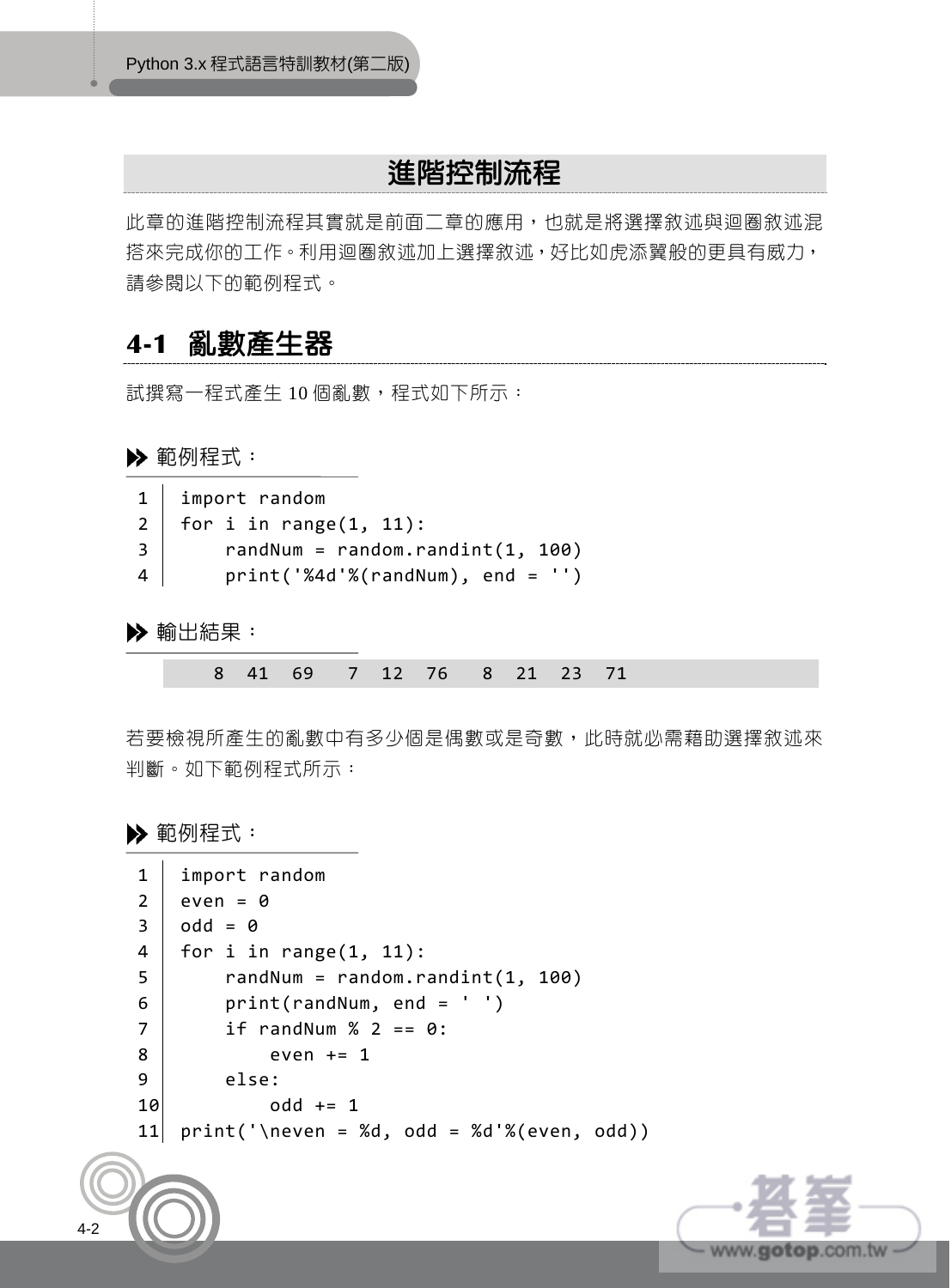23 41 14 8 2 10 21 34 85 41  $even = 5, odd = 5$ 

此程式較上一程式多了以下的敘述:

▶ 範例程式:

|          | 1   if randNum % 2 == 0: |
|----------|--------------------------|
| $2 \mid$ | even += 1                |
|          | $3  $ else:              |
| 4        | $odd += 1$               |

以及用來印出偶數和奇數個數的 print 敘述:

print('\neven = %d, odd = %d'%(even, odd))

再產生多一點的亂數,今利用亂數產生器產生 100 個亂數,然後判斷這些亂數有多 少個是 3 的倍數,5 的倍數,利 7 的倍數,則程式如下所示:

▶ 範例程式:

```
1 
2 
3 
4 
5 
6 
7 
8 
9 
10 
11 
12 
13 
14 
15 
16 
    #Version 1 
   import random 
   times3 = 0times5 = 0times7 = 0others = 0for i in range(1, 101): 
        flag = False randNum = random.randint(1, 100) 
         print(randNum, end = ' ') 
        if randNum % 3 == 0:
            times3 + 1 flag = True 
        if randNum % 5 == 0:
            times5 + 1 flag = True
```
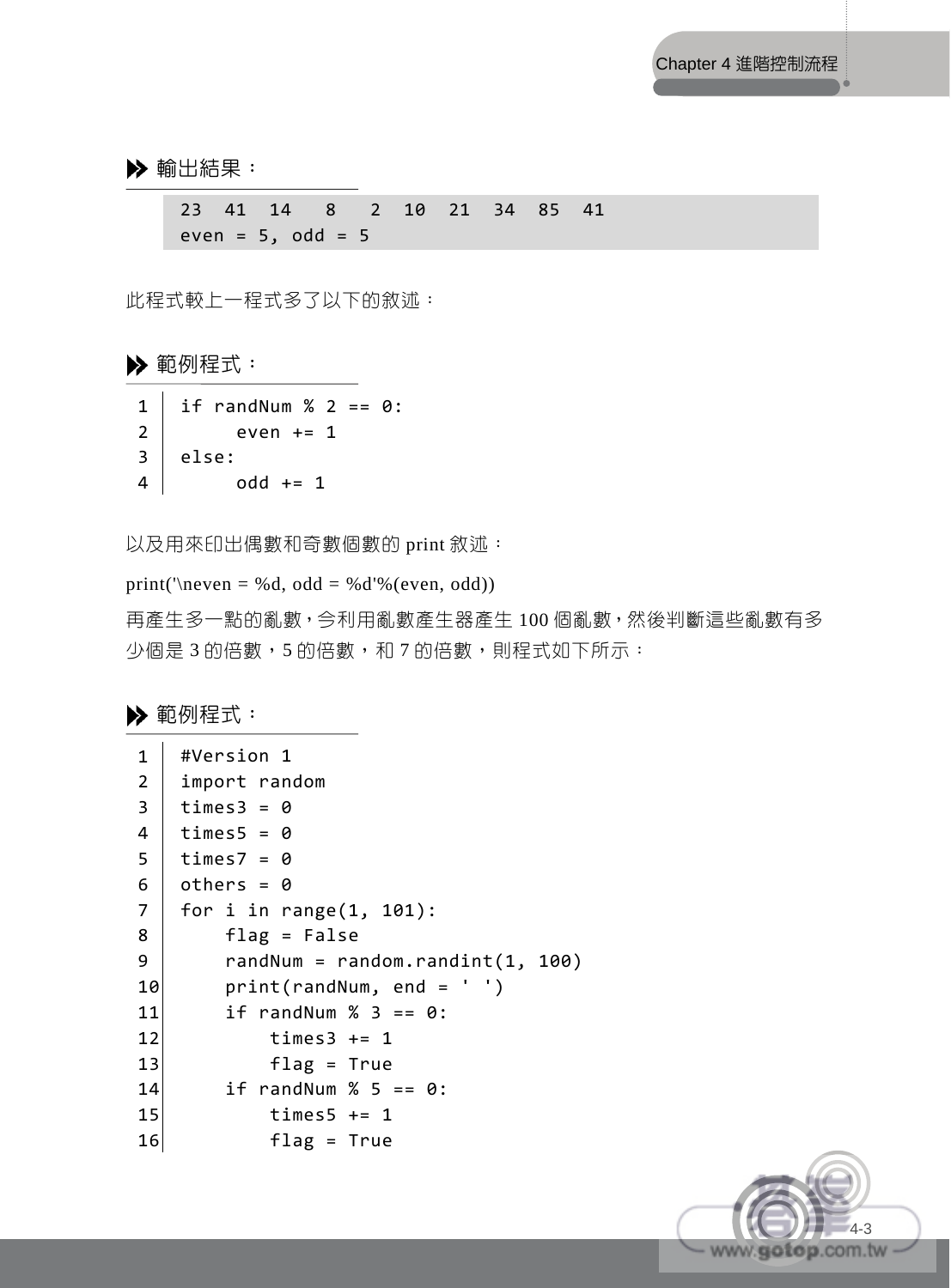```
17 
18 
19 
20 
21 
22 
23 
24 
print('others = %d'%(others)) 
         if randNum % 7 == 0:
             times7 + = 1 flag = True 
          if flag == False: 
             others += 1print('\ntimes3 = %d, times5 = %d , times7 = %d'%(times3,
           times5, times7))
```
85 42 10 27 12 89 96 42 35 86 65 46 15 59 30 42 87 22 82 77 78 85 53 10 91 75 93 10 50 65 4 5 3 10 8 11 9 38 7 54 94 24 27 51 2 81 8 31 24 37 87 82 69 44 76 60 86 90 23 16 19 18 76 81 23 43 89 15 44 10 31 23 23 99 61 94 67 100 71 71 90 69 15 28 21 54 85 7 22 76 75 83 25 84 53 2 78 91 79 75  $times3 = 37$ ,  $times5 = 25$ ,  $times7 = 12$  $others = 42$ 

此程式和上一程式差不多都使用選擇敘述來判斷所產生的亂數是 3 或 5 或 7 的倍 數。程式雖然可正確的執行,但其輸出結果並不怎麼美觀,以下程式將針對此點做 了一些改善,請參閱以下範例程式:

▶ 範例程式:

4-4

```
1 
2 
3 
4 
5 
6 
7 
8 
9 
10 
11 
12 
13 
    #Version 2 
   import random 
   times3 = 0times5 = 0times7 = 0others = 0count = 1for i in range(1, 101):
         flag = False 
         randNum = random.randint(1, 100) 
         if count % 10 != 0: 
              print('%5d'%(randNum), end = ' ') 
         else:
```
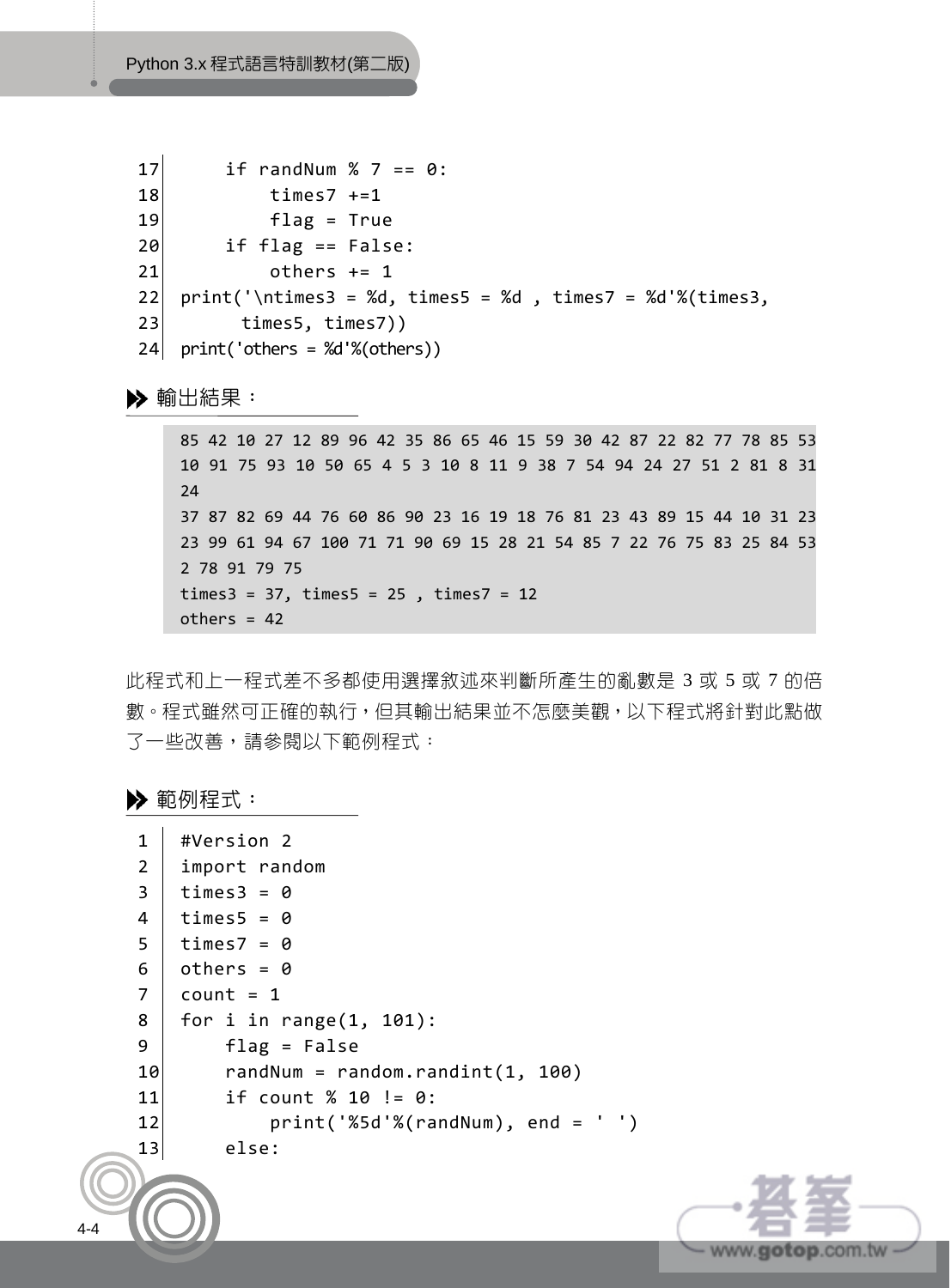```
14 
15 
16 
17 
18 
19 
20 
21 
22 
23 
24 
25 
26 
27 
              print('%5d'%(randNum)) 
         count += 1 # Calculate times3, times5, and times7 
         if randNum % 3 == 0:
             times3 + 1if randNum % 5 == 0:
             times5 += 1
         if randNum % 7 == 0:
              times7 +=1 
          if flag == False 
             others += 1print('\ntimes3 = %d, times5 = %d, times7 = %d'%(times3, times5, times7))
    print('others = %d'%(others))
```

| 43 | 51                                             | 44 | 41 | 82 | 76 | 50 | 8  | 36 | 43 |
|----|------------------------------------------------|----|----|----|----|----|----|----|----|
| 58 | 68                                             | 85 | 77 | 11 | 50 | 39 | 98 | 32 | 29 |
| 55 | 69                                             | 53 | 33 | 82 | 53 | 23 | 19 | 12 | 22 |
| 36 | 26                                             | 80 | 96 | 79 | 32 | 69 | 38 | 69 | 95 |
| 81 | 90                                             | 1  | 86 | 20 | 32 | 44 | 73 | 83 | 52 |
| 95 | 50                                             | 45 | 20 | 40 | 56 | 51 | 84 | 34 | 56 |
| 10 | 88                                             | 68 | 25 | 17 | 82 | 28 | 58 | 6  | 54 |
| 48 | 79                                             | 2  | 36 | 60 | 29 | 75 | 81 | 36 | 35 |
| 68 | 91                                             | 25 | 44 | 62 | 92 | 74 | 66 | 37 | 89 |
| 67 | 85                                             | 5  | 59 | 53 | 6  | 36 | 40 | 45 | 98 |
|    | $times3 = 27$ , times $5 = 23$ , times $7 = 9$ |    |    |    |    |    |    |    |    |

我們將這 100 個亂數以一列印出 10 個亂數,以下是其對應的片段程式碼:

#### ▶ 範例程式:

 $others = 48$ 

```
1 
2 
3 
4 
5 
6 
7 
8 
    count = 1for i in range(1, 101):
        randNum = random.random(1, 100) if count % 10 != 0: 
              print('%5d'%(randNum), end = ' ') 
         else: 
              print('%5d'%(randNum)) 
        count += 1
```
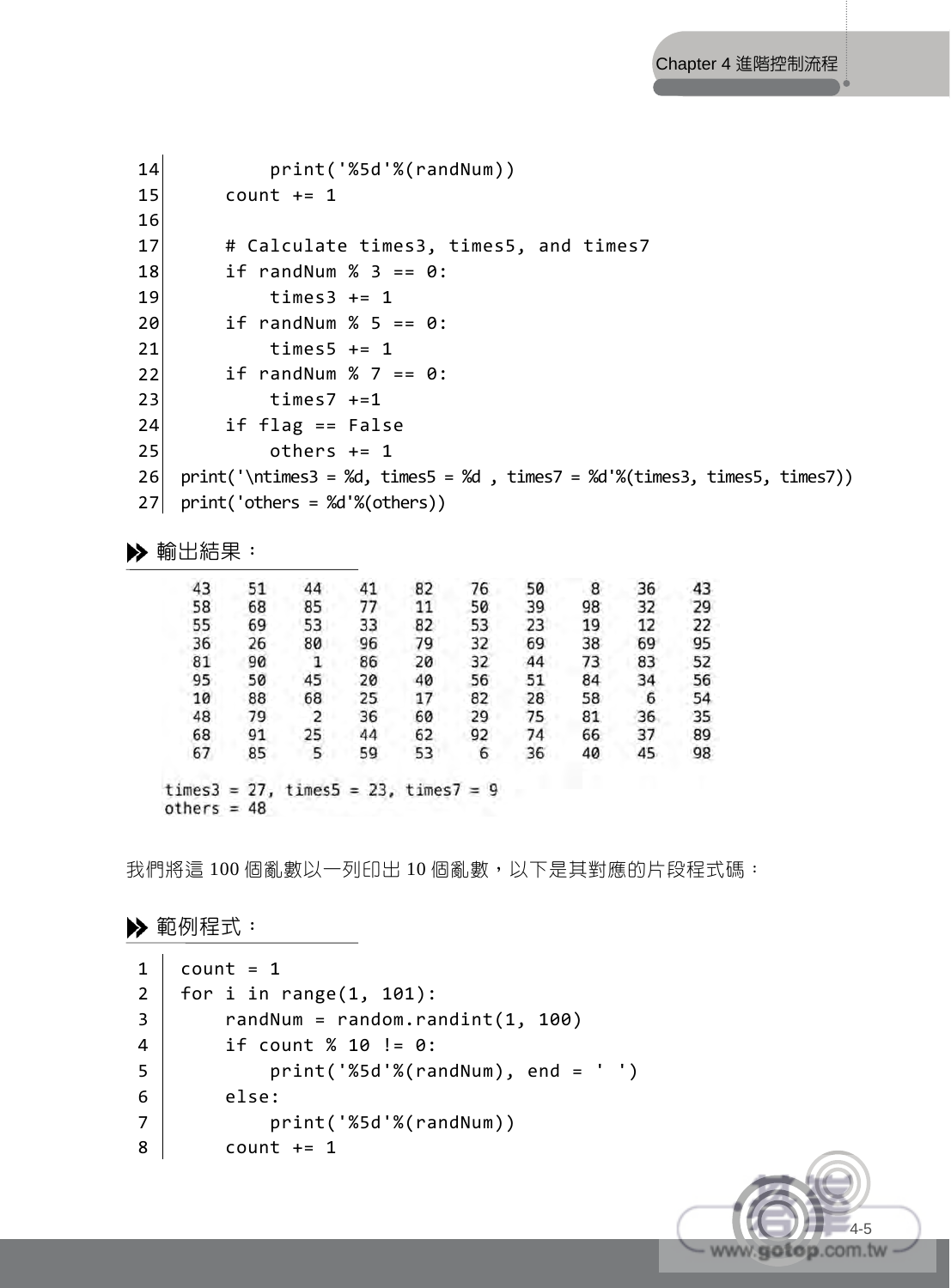程式中以 count 變數來控制每一列要印出 10 個亂數。當 count 可被 10 整除時,則 要跳行,所以其對應的 print 敘述不必加 end = ' '。

# **4-2** 定數迴圈與不定數迴圈

當迴圈有固定執行的次數時,我們稱之為定數迴圈。而不定數迴圈,表示沒有固定 的迴圈執行次數,使用者隨時可以以另一種方式來中止迴圈的執行。 例如,產生 10 次的 1 到 49 的亂數,此為定數迴圈,因為我們固定它執行 10 次。 程式如下所示:

範例程式:

| 1              | import random                        |
|----------------|--------------------------------------|
| $\overline{2}$ | $count = 1$                          |
| 3              | while count $\leq 10$ :              |
| $\overline{4}$ | for i in range $(1, 7)$ :            |
| -5             | randNum = random.randint $(1, 49)$   |
| 6              | $print('%3d'%(randNum), end = ' '')$ |
| 7              | print()                              |
| 8              | $count += 1$                         |
| 9              | print('Over')                        |
|                |                                      |

輸出結果:

| 23             | 37                      | 49             | 40           | 49 | 34           |
|----------------|-------------------------|----------------|--------------|----|--------------|
| 30             | 1                       | 22             | 23           | 20 | 44           |
| 12             | 39                      | 5              | 30           | 43 | 33           |
| 20             | 45                      |                | 42 2         | 16 | 42           |
| 10             | 13                      | 42             | 11           | 43 | 36           |
| 44             | 47                      | 16             | 37           | 46 | 23           |
| 34             | $\overline{\mathbf{3}}$ | $\overline{2}$ | 10           | 36 | 23           |
| 38             | 39                      | 23             | 44           | 27 | 41           |
| 19             | 6                       | 37             | 42           | 27 | 9            |
| $\overline{3}$ | 44                      | 26             | $\mathbf{1}$ | 6  | $\mathbf{1}$ |
| Over           |                         |                |              |    |              |